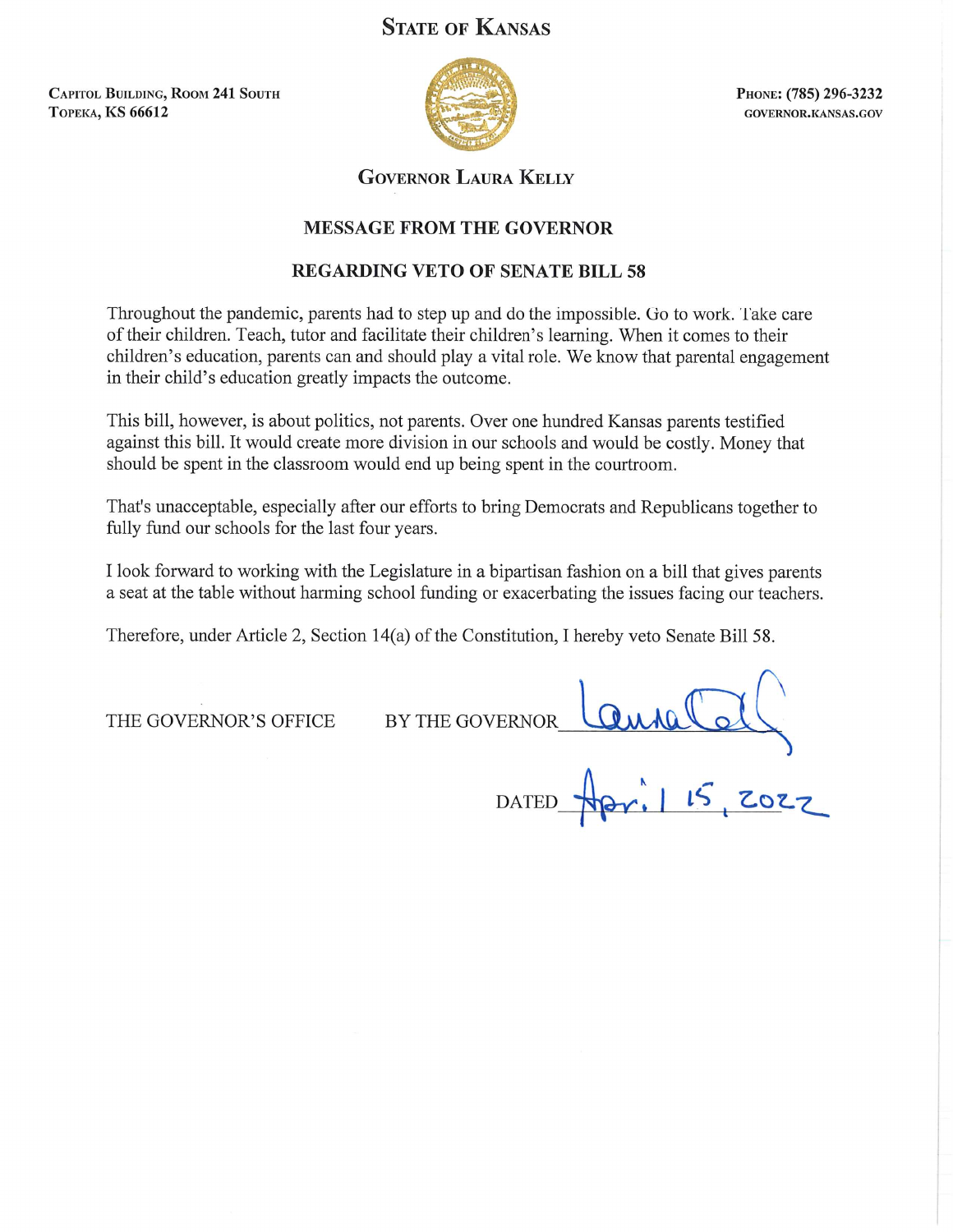#### SENATE BILL No. 58

AN ACT concerning education; relating to schools and school districts; establishing the parents' bill of rights.

#### *Be it enacted by the Legislature of the State of Kansas:*

Section 1. (a) The provisions of this section shall be known and may be cited as the parents' bill of rights.

(b) The legislature finds that a quality education is central to a child's development and long-term success in life and that a parent has a right to direct the upbringing, education and care of the parent's child. The legislature further finds that a parent shall have the right to play a central role in a child's education, to obtain critical information about what is being taught or provided in the classroom and to take action when a parent feels that the quality or content of a child's education does not align with the values and expectations the parent expects and deserves.

(c) Every parent of a child in this state shall have a right to direct the upbringing, education, care and mental health of the parent's child. The following parental rights are reserved to each parent of a child in this state:

(1) The right to direct the education and care of such child;

(2) the right to direct the upbringing and the moral or religious training of such child;

(3) the right to request, access and inspect all written and electronic records maintained by a school relating to such child;

(4) the right to be informed of and inspect the curriculum, instructional materials and any other materials that are made available or taught to such child in the child's school;

(5) the right to attend publicly designated meetings of the local school board and the right to question and address school officials during designated public comment periods or through letters, electronic communications or in-person meetings;

(6) the right to make healthcare and medical decisions for such child;

(7) the right to expect that such child, and each teacher and educator of such child, shall not be compelled to affirm, believe, profess or adhere to any idea that violates the civil rights act of 1964;

(8) the right to expect that no course of instruction or unit of study shall direct or otherwise compel the child to personally affirm, adopt or adhere to any idea that violates the civil rights act of 1964;

(9) the right to expect that the child's school shall not contract for teacher professional development with providers that promote racially essentialist doctrines or practices that have been held to violate the civil rights act of 1964;

(10) the right to expect that each teacher and educator of such child will endeavor to present facts without distortion, bias or personal prejudice;

(11) the right to expect that each teacher and educator of such child shall work to eliminate coercion that forces teachers and educators to support actions and ideologies that violate individual professional integrity; and

(12) the right to assert any other inalienable or constitutional right that is reserved to the parent and the child pursuant to state or federal law.

(d) The board of education of each school district shall develop and adopt policies to guarantee a parent's right to be involved in a child's education. Such policies shall be developed in consultation with parents, teachers and school administrators and shall include policies and procedures for a parent to:

(1) Be informed of and have the ability to inspect any materials, activities, curriculum, syllabi, surveys, questionnaires, books, magazines, handouts, professional development and training materials and any other